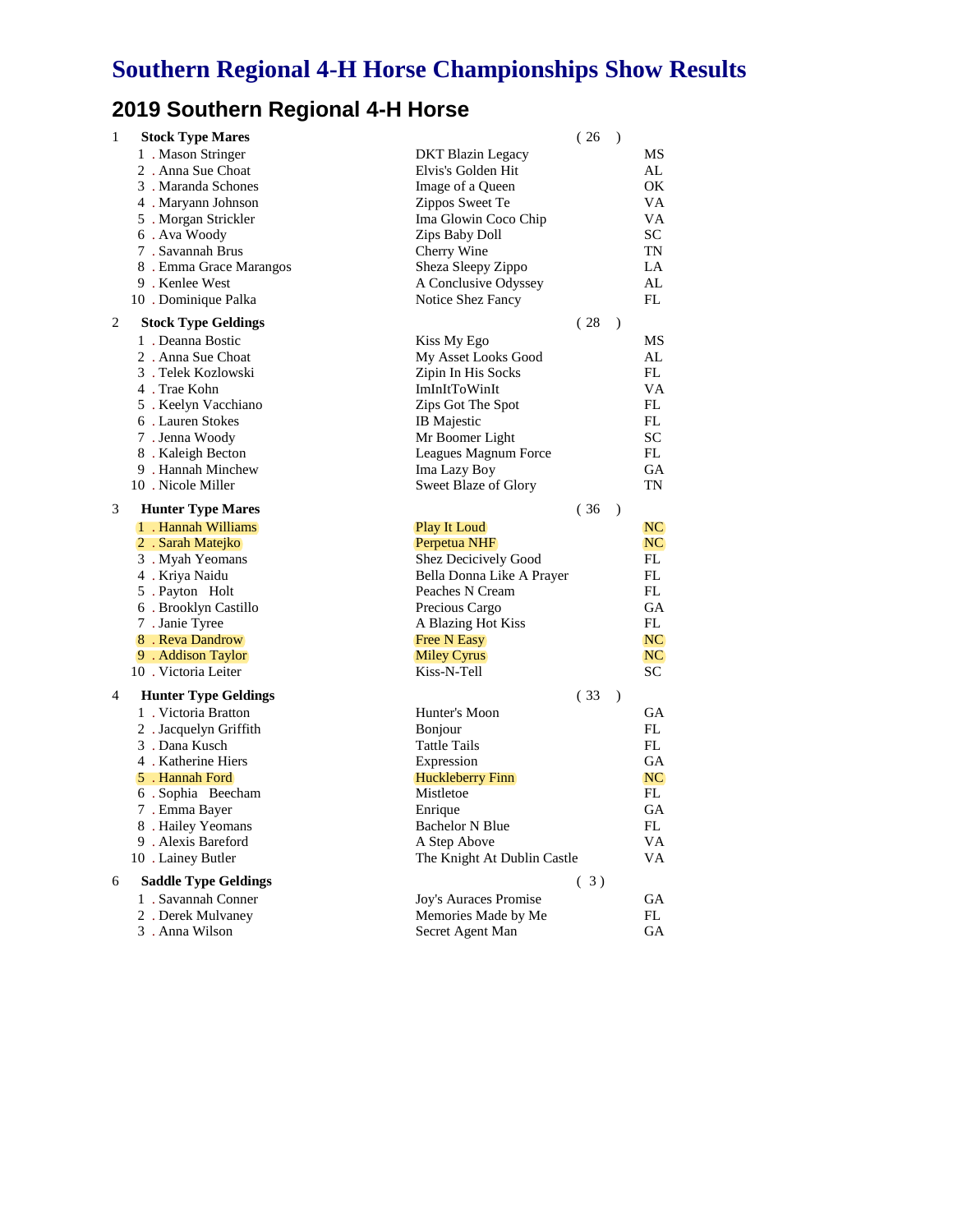| 7  | <b>Gaited Mares</b>                  |                                         | (8)  |               |                        |
|----|--------------------------------------|-----------------------------------------|------|---------------|------------------------|
|    | 1. Adam Foisy                        | Little Lady Bug                         |      |               | VA                     |
|    | 2. Molly Ralston                     | A Daring Affair                         |      |               | TN                     |
|    | 3. Natalie Fahey                     | Rocky's Champagne Jazz                  |      |               | FL                     |
|    | 4 . Andrew Cashion                   | Lucky Dollar                            |      |               | TN                     |
|    | 5 . Myah Kane                        | McGuire's Misty Rain                    |      |               | FL                     |
|    | 6. Erika Logan                       | Quarterback Buzz                        |      |               | MS                     |
|    | 7 . Taylor Prince                    | She's Topsy Turvey                      |      |               | <b>VA</b>              |
|    | 8. LeiLani Landon                    | A Star By Design                        |      |               | TN                     |
| 8  | <b>Gaited Geldings</b>               |                                         | (7)  |               |                        |
|    | 1. Cami Chamberlin                   | I'm USMC                                |      |               | TN                     |
|    | 2. Carol Jane Martinek               | <b>Steal Vengeance</b>                  |      |               | MS                     |
|    | 3 . Laney McCormick                  | Hollywood Megabyte                      |      |               | TN                     |
|    | 4 . Abigail Duthu                    | Rambler                                 |      |               | MS                     |
|    | 5. Ashlyn Collins                    | <b>Walky Talky</b>                      |      |               | GА                     |
|    | 6 . Claire English                   | Red Casper                              |      |               | GА                     |
|    | 7. Aubrey Peterman                   | Shamrock                                |      |               | GA                     |
| 9  | <b>Western Showmanship</b>           |                                         | (61) | $\mathcal{L}$ |                        |
|    | 1. Maranda Schones                   | Image of a Queen                        |      |               | ОK                     |
|    | 2. Trae Kohn                         | ImInItToWinIt                           |      |               | VA                     |
|    | 3 . Taylor Antos                     | Zipsawatchin                            |      |               | FL                     |
|    | 4 . Cheyenne Newton                  | Cruise N Hotrod                         |      |               | AL                     |
|    | 5. Ava Woody                         | Zips Baby Doll                          |      |               | <b>SC</b>              |
|    | 6 . Morgan Strickler                 | Ima Glowin Coco Chip                    |      |               | VA                     |
|    | 7 . Hailey Teitelbaum                | Just Zipperbb                           |      |               | FL                     |
|    | 8. Elizabeth Watts                   | Details At Last                         |      |               | FL                     |
|    | 9. Martina Essert                    | Johnny Be Perfect                       |      |               | VA                     |
|    | 10 . Maryann Johnson                 | Zippos Sweet Te                         |      |               | VA                     |
| 10 | <b>Saddle Type Showmanship</b>       |                                         | (3)  |               |                        |
|    | 1. Savannah Conner                   | Joy's Auraces Promise                   |      |               | GА                     |
|    | 2. Derek Mulvaney                    | Memories Made by Me                     |      |               | FL                     |
|    | 3. Anna Wilson                       | Secret Agent Man                        |      |               | GA                     |
| 11 | <b>Gaited Showmanship</b>            |                                         | (15) | $\lambda$     |                        |
|    | 1. Cami Chamberlin                   | I'm USMC                                |      |               | TN                     |
|    | 2. Molly Ralston                     | A Daring Affair                         |      |               | TN                     |
|    | 3 . Laney McCormick                  | Hollywood Megabyte                      |      |               | TN                     |
|    | 4 . Emily Conti                      | <b>Toppers Beaucoup Delight</b>         |      |               | GА                     |
|    | 5. Natalie Fahey                     | Rocky's Champagne Jazz                  |      |               | FL                     |
|    | 6. Andrew Cashion                    | Lucky Dollar                            |      |               | $\mathbf{T}\mathbf{N}$ |
|    | 7. Adam Foisy                        | Little Lady Bug                         |      |               | VA                     |
|    | 8. LeiLani Landon                    | A Star By Design                        |      |               | TN                     |
|    | 9 . Carol Jane Martinek              | <b>Steal Vengeance</b>                  |      |               | MS                     |
|    | 10 . Taylor Prince                   | She's Topsy Turvey                      |      |               | VA                     |
| 12 | <b>Ranch Ground Handling</b>         |                                         | (57) | $\lambda$     |                        |
|    | 1. Zach McCarver                     | M.S. Red Devil                          |      |               | TN                     |
|    | 2. Erin Tharp                        | Sunfox                                  |      |               | FL                     |
|    | 3. Anna Wazny                        | Don't Bug Me Cupid                      |      |               | FL                     |
|    | 4 . Noel Grace Pickel                | Hope U Like My Doodle Bug               |      |               | GA                     |
|    | 5 . Nathan Houghton                  | Doc Finally Got Done                    |      |               | FL                     |
|    | 6. Michaela Falconer                 | <b>Mixing Drinks</b>                    |      |               | GA                     |
|    | 7. Jenna Woody                       | Mr Boomer Light<br>Dee Perspective Skip |      |               | SC                     |
|    | 8. Maddi Elkins<br>9. Allison Jewell | That's My Boy                           |      |               | FL<br>SC               |
|    | 10 . Ava Grady                       | Ride On Target                          |      |               | FL                     |
|    |                                      |                                         |      |               |                        |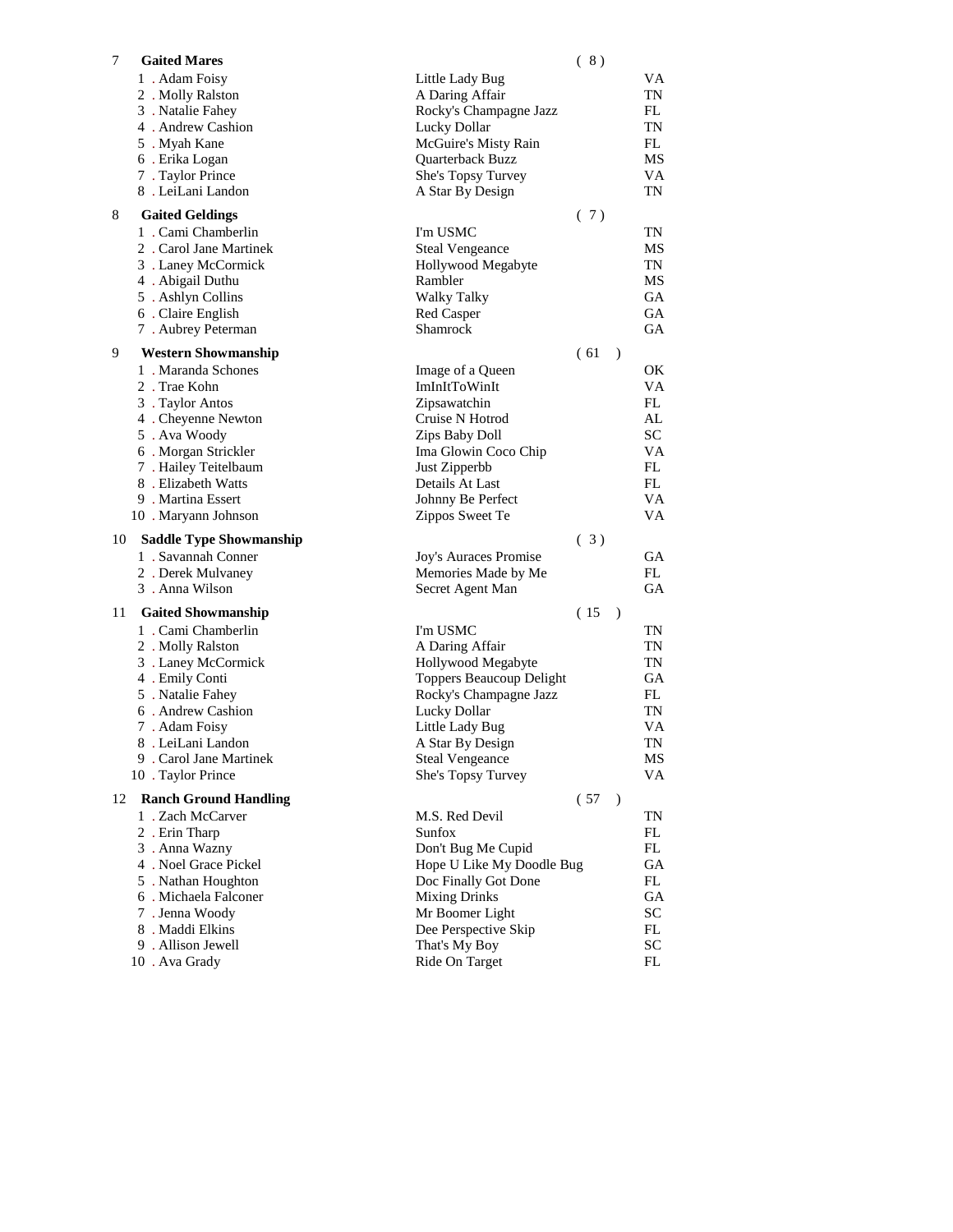| 13<br><b>Hunter Showmanship</b>                |                                           | (86)<br>$\rightarrow$ |           |
|------------------------------------------------|-------------------------------------------|-----------------------|-----------|
| 1. Dana Kusch                                  | <b>Tattle Tails</b>                       |                       | FL        |
| 2. Keelyn Vacchiano                            | Zips Got The Spot                         |                       | FL        |
| 3. Hailey Yeomans                              | <b>Bachelor N Blue</b>                    |                       | <b>FL</b> |
| 4. Myah Yeomans                                | Shez Decicively Good                      |                       | FL        |
| 5. Megan Smith                                 | <b>Lazy Machine</b>                       |                       | NC        |
| 6 . Kriya Naidu                                | Bella Donna Like A Prayer                 |                       | FL        |
| 7. Ruth Martin                                 | Touch of Class                            |                       | VA        |
| 8. Olivia Glenn                                | Change of Heart                           |                       | FL.       |
| 9. Mandy Kruger                                | Shiloh                                    |                       | FL        |
| 10 . Taylor Hammann                            | Zippin With Chocolet                      |                       | <b>GA</b> |
| <b>Breakaway Roping</b><br>14                  |                                           | (14)<br>$\lambda$     |           |
|                                                |                                           |                       |           |
| 1 . Madeline Hagan                             | Sugar                                     |                       | LA        |
| 2. Chase Cooper                                | Storm                                     |                       | MS        |
| 3. Roper Stoots                                | Ruby                                      |                       | MS        |
| 4. Anthony Meeks                               | Charlie Girl                              |                       | MS        |
| 5. Tredell Meeks                               | Daisy                                     |                       | MS        |
| 6. Brayden Kirkland                            | Pistol                                    |                       | MS        |
| 15<br><b>Ranch Roping</b>                      |                                           | (16)<br>$\rightarrow$ |           |
| 1. Chase Cooper                                | Storm                                     |                       | MS        |
| 2. Marissa Tarango                             | Tay Co Jac Smokey                         |                       | FL        |
| 3. Allie Ann Wheeler                           | Dun Played You Boys                       |                       | GА        |
| 4. Roper Stoots                                | Ruby                                      |                       | MS        |
| 5. Kailey Thompson                             | Cupid's Last Arrow                        |                       | FL        |
| 6 . Madison Hurm                               | Detective Green                           |                       | FL.       |
| 7. Kacie Fernandez                             | <b>Shieks Reno</b>                        |                       | FL.       |
| <b>Working Cow Horse (boxing only)</b><br>16   |                                           | (38)                  | $\lambda$ |
| 1. Michaela Falconer                           |                                           |                       | GА        |
|                                                | <b>Mixing Drinks</b>                      |                       | TN        |
| 2. Callie Thornton                             | Dented Bullet                             |                       | LA        |
| 3. Emma Grace Marangos<br>4. Allie Ann Wheeler | Ray's Shining Star<br>Dun Played You Boys |                       | GА        |
|                                                |                                           |                       |           |
| 5. Mckenzie Wade                               | <b>Shiney Rockstar</b>                    |                       | SС        |
| 6. Kailey Thompson                             | Cupid's Last Arrow                        |                       | FL<br>FL  |
| 7. Emele Lawrence                              | Jewels n Toys                             |                       |           |
| 8. Carrie Brigham                              | Roana Freckles Chex                       |                       | TN        |
| 9. Zach McCarver                               | M.S. Red Devil                            |                       | TN        |
| 10 . Cheyenne Pace                             | Signed and Dun It                         |                       | GA        |
| <b>Ranch Reining</b><br>17                     |                                           | (51)                  | $\lambda$ |
| 1. Kinsey Cooper                               | DP Remilena                               |                       | GА        |
| 2. Zach McCarver                               | M.S. Red Devil                            |                       | TN        |
| 3. Michaela Falconer                           | <b>Mixing Drinks</b>                      |                       | GА        |
| 4. Roman Moran                                 | SJB DOCSDUNWHIZEDIT                       |                       | MS        |
| 5. Allie Ann Wheeler                           | Dun Played You Boys                       |                       | GА        |
| 6. Aubrey Huddleston                           | Electric Footwork                         |                       | MS        |
| 7. Ava Blackburn                               | <b>Great Time Chic</b>                    |                       | NC        |
| 8. Symantha Stansbury                          | Skeet's Scamp                             |                       | TN        |
| 9. Cheyenne Pace                               | Signed and Dun It                         |                       | GА        |
|                                                |                                           |                       |           |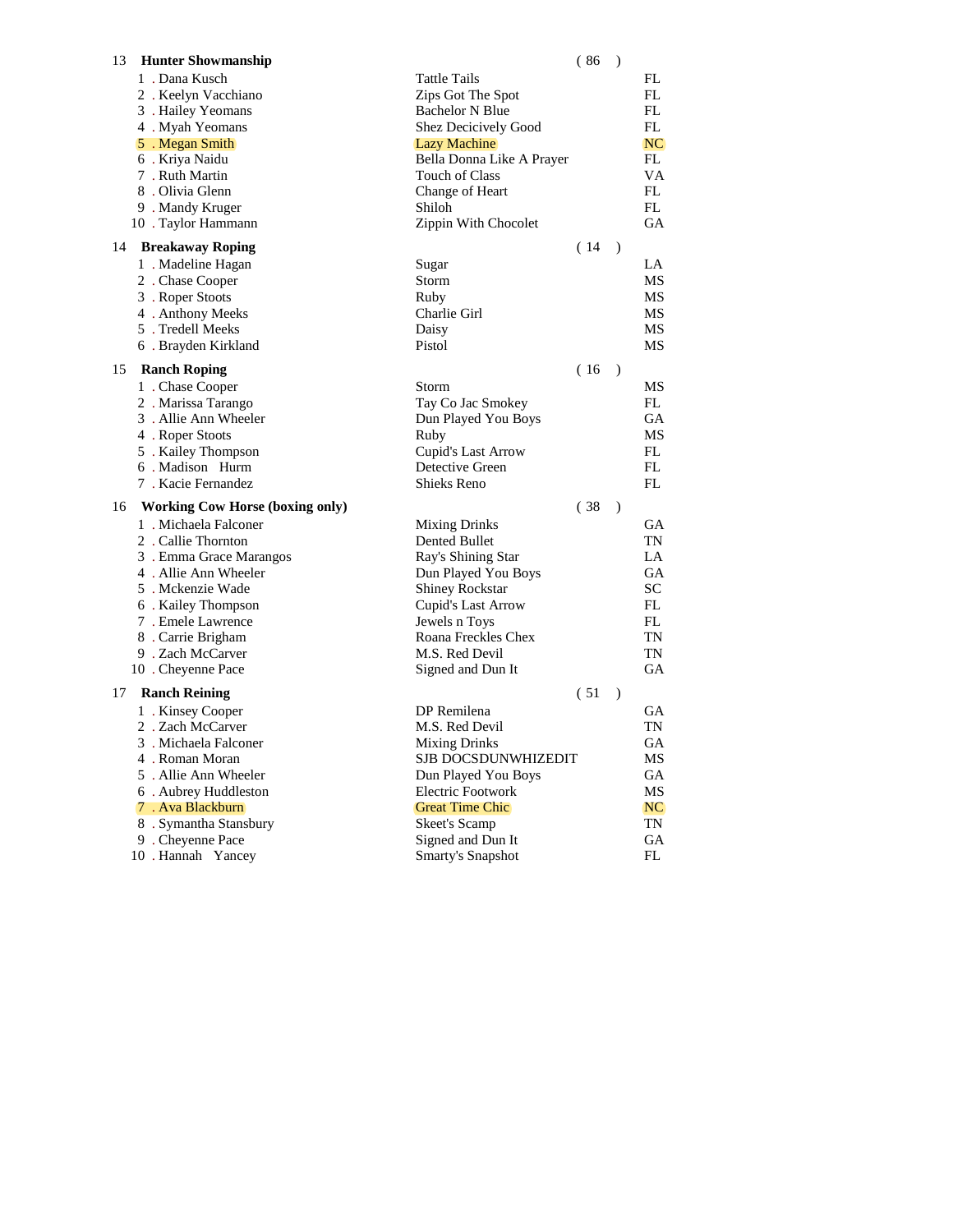| 18<br><b>Ranch Riding</b>                  | (81)                                    | $\lambda$     |           |
|--------------------------------------------|-----------------------------------------|---------------|-----------|
| 1 . Kinsey Cooper                          | DP Remilena                             |               | GА        |
| 2. Zach McCarver                           | M.S. Red Devil                          |               | TN        |
| 3. Allie Ann Wheeler                       | Dun Played You Boys                     |               | GA        |
| 4 . Taylor Watson                          | <b>GTS Sissy</b>                        |               | <b>GA</b> |
| 5 . Aubrey Huddleston                      | <b>Electric Footwork</b>                |               | MS        |
| 6 . Hailey Teitelbaum                      | Just Zipperbb                           |               | FL        |
| 7. Michaela Falconer                       | <b>Mixing Drinks</b>                    |               | <b>GA</b> |
| 8. Madison Hurm                            | Detective Green                         |               | FL        |
| 9. Kayden Beam                             | K-Jay                                   |               | FL.       |
| 10 . Jennifer Kushi                        | Rockin Back In Black                    |               | FL        |
| 19<br><b>Ranch Trail</b>                   | (60)                                    | $\mathcal{L}$ |           |
| 1. Taylor Watson                           | <b>GTS Sissy</b>                        |               | GA        |
| 2. Emma Grace Marangos                     | Ray's Shining Star                      |               | LA        |
| 3 . Faith Waelz                            | Do You Need A Therapist                 |               | NC.       |
| 4 . Kinsey Cooper                          | DP Remilena                             |               | <b>GA</b> |
| 5 . Morgan Strickler                       | Ima Glowin Coco Chip                    |               | VA        |
| 6. Roman Moran                             | <b>SJB DOCSDUNWHIZEDIT</b>              |               | MS        |
| 7. Anna Wazny                              | Don't Bug Me Cupid                      |               | FL        |
| 8. Maryann Johnson                         | Zippos Sweet Te                         |               | VA        |
| 9. Allie Ann Wheeler                       | Dun Played You Boys                     |               | GА        |
| 10. Brooke Biles                           | Downtown Playgirl                       |               | TN        |
|                                            |                                         |               |           |
| <b>Western Pleasure</b><br>20              | (57)                                    | $\rightarrow$ |           |
| 1. Trae Kohn                               | ImInItToWinIt                           |               | VA        |
|                                            |                                         |               | FL.       |
| 2. Mollie Sipos                            | Its hot on the range<br>Cruise N Hotrod |               | AL        |
| 3 . Cheyenne Newton                        |                                         |               | VA        |
| 4 . Morgan Strickler<br>5 . Grace Douglas  | Ima Glowin Coco Chip<br>Ive Got Mojo    |               | TN        |
| 6. Anna Sue Choat                          | My Asset Looks Good                     |               | AL        |
| 7. Telek Kozlowski                         | Zipin In His Socks                      |               | FL        |
| 8. Maranda Schones                         | Image of a Queen                        |               | OK        |
| 9. Logan Adams                             | Graced By Impulse                       |               | LA        |
| 10 . Dominique Palka                       | Notice Shez Fancy                       |               | FL.       |
| 21<br><b>Western Horsemanship</b>          | (79)                                    | $\rightarrow$ |           |
|                                            | Cruise N Hotrod                         |               | AL        |
| 1 . Cheyenne Newton<br>2. Morgan Strickler | Ima Glowin Coco Chip                    |               | VA        |
|                                            |                                         |               | FL        |
| 3 . Hailey Teitelbaum<br>4 . Trae Kohn     | Just Zipperbb                           |               | VА        |
| 5 . Grace Douglas                          | ImInItToWinIt<br>Ive Got Mojo           |               | TN        |
| 6 . Mollie Sipos                           | Its hot on the range                    |               | FL        |
| 7. Hailey Yeomans                          | <b>Bachelor N Blue</b>                  |               | FL        |
| 8. Hannah Minchew                          | Ima Lazy Boy                            |               | <b>GA</b> |
| 9. Ava Woody                               | Zips Baby Doll                          |               | SC        |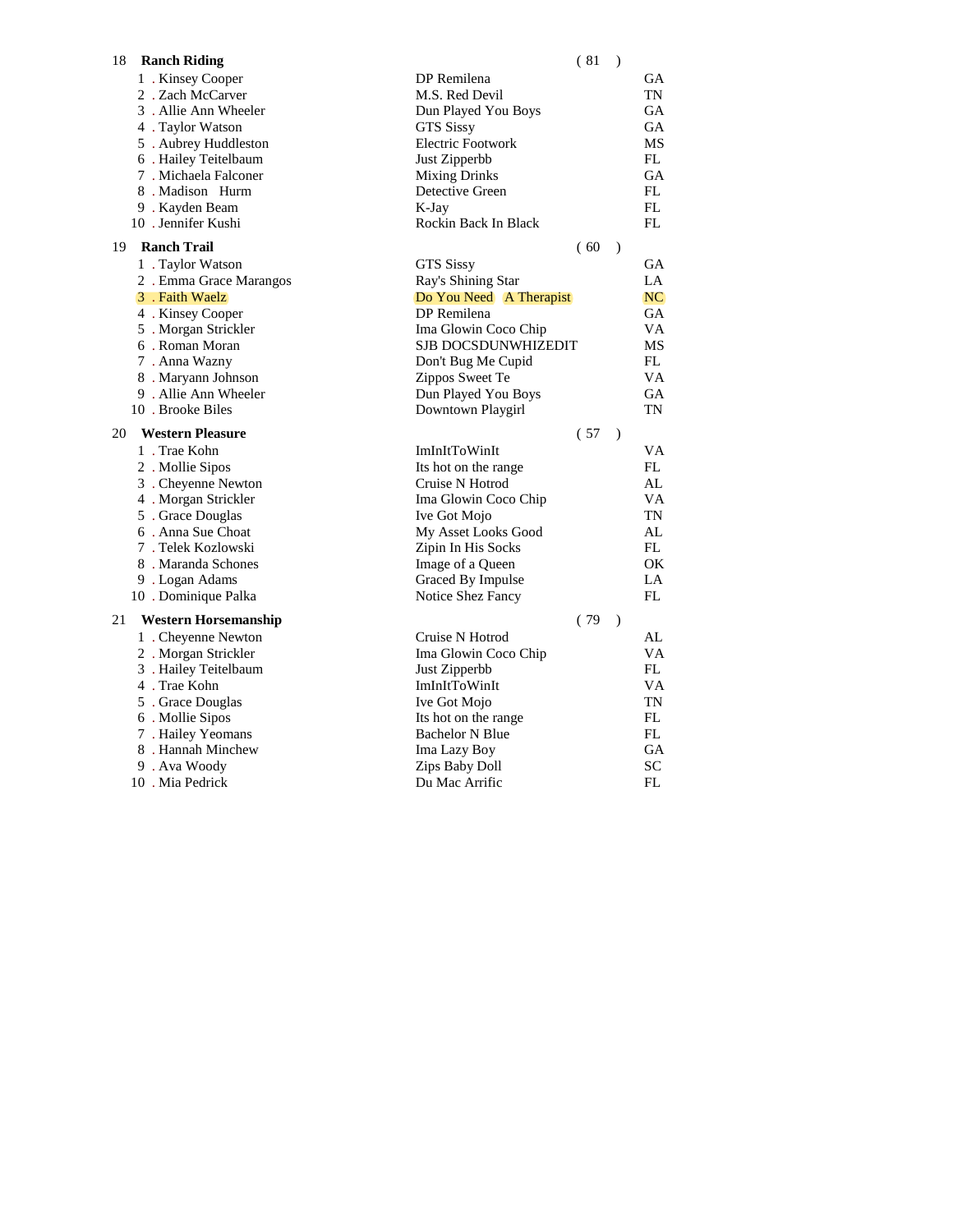| 1. Allie Ann Wheeler<br>Dun Played You Boys<br>GА<br><b>Mixing Drinks</b><br>GA<br>2. Michaela Falconer<br>Mega Remedy<br>FL<br>3. Carly Yero<br>4 . Hannah Yancey<br>Smarty's Snapshot<br>FL<br>5. Madison Jacob<br>LA<br><b>Impulsive Miss Kitty</b><br>6. Kaylea Marionneaux<br>LA<br><b>Smarty Boy Ben</b><br>7 . Chaislyn Blanchard<br>Mini<br>LA<br>8 . Cheyenne Pace<br>Signed and Dun It<br>GА<br>Stay On Deck<br>9. Aleigh Jean<br>LA<br>Diamonds R Ruff<br>GA<br>10 . Taylor Baker<br>23<br><b>Western Trail</b><br>(58)<br>$\lambda$<br>1 . Mollie Sipos<br>FL<br>Its hot on the range<br>FL<br>2. Hailey Teitelbaum<br>Just Zipperbb<br>3 . Elizabeth Watts<br>Details At Last<br>FL<br>Cupid's Last Arrow<br>FL<br>4 . Kailey Thompson<br>5 . Morgan Strickler<br>Ima Glowin Coco Chip<br>VA<br>6. Maranda Schones<br>OK<br>Image of a Queen<br>7. Trae Kohn<br>ImInItToWinIt<br>VA<br>8. Kaleigh Becton<br>Leagues Magnum Force<br>FL<br>9 . Grace Douglas<br>Ive Got Mojo<br>TN<br>FL<br>10 . Dominique Palka<br>Notice Shez Fancy |
|---------------------------------------------------------------------------------------------------------------------------------------------------------------------------------------------------------------------------------------------------------------------------------------------------------------------------------------------------------------------------------------------------------------------------------------------------------------------------------------------------------------------------------------------------------------------------------------------------------------------------------------------------------------------------------------------------------------------------------------------------------------------------------------------------------------------------------------------------------------------------------------------------------------------------------------------------------------------------------------------------------------------------------------------------|
|                                                                                                                                                                                                                                                                                                                                                                                                                                                                                                                                                                                                                                                                                                                                                                                                                                                                                                                                                                                                                                                   |
|                                                                                                                                                                                                                                                                                                                                                                                                                                                                                                                                                                                                                                                                                                                                                                                                                                                                                                                                                                                                                                                   |
|                                                                                                                                                                                                                                                                                                                                                                                                                                                                                                                                                                                                                                                                                                                                                                                                                                                                                                                                                                                                                                                   |
|                                                                                                                                                                                                                                                                                                                                                                                                                                                                                                                                                                                                                                                                                                                                                                                                                                                                                                                                                                                                                                                   |
|                                                                                                                                                                                                                                                                                                                                                                                                                                                                                                                                                                                                                                                                                                                                                                                                                                                                                                                                                                                                                                                   |
|                                                                                                                                                                                                                                                                                                                                                                                                                                                                                                                                                                                                                                                                                                                                                                                                                                                                                                                                                                                                                                                   |
|                                                                                                                                                                                                                                                                                                                                                                                                                                                                                                                                                                                                                                                                                                                                                                                                                                                                                                                                                                                                                                                   |
|                                                                                                                                                                                                                                                                                                                                                                                                                                                                                                                                                                                                                                                                                                                                                                                                                                                                                                                                                                                                                                                   |
|                                                                                                                                                                                                                                                                                                                                                                                                                                                                                                                                                                                                                                                                                                                                                                                                                                                                                                                                                                                                                                                   |
|                                                                                                                                                                                                                                                                                                                                                                                                                                                                                                                                                                                                                                                                                                                                                                                                                                                                                                                                                                                                                                                   |
|                                                                                                                                                                                                                                                                                                                                                                                                                                                                                                                                                                                                                                                                                                                                                                                                                                                                                                                                                                                                                                                   |
|                                                                                                                                                                                                                                                                                                                                                                                                                                                                                                                                                                                                                                                                                                                                                                                                                                                                                                                                                                                                                                                   |
|                                                                                                                                                                                                                                                                                                                                                                                                                                                                                                                                                                                                                                                                                                                                                                                                                                                                                                                                                                                                                                                   |
|                                                                                                                                                                                                                                                                                                                                                                                                                                                                                                                                                                                                                                                                                                                                                                                                                                                                                                                                                                                                                                                   |
|                                                                                                                                                                                                                                                                                                                                                                                                                                                                                                                                                                                                                                                                                                                                                                                                                                                                                                                                                                                                                                                   |
|                                                                                                                                                                                                                                                                                                                                                                                                                                                                                                                                                                                                                                                                                                                                                                                                                                                                                                                                                                                                                                                   |
|                                                                                                                                                                                                                                                                                                                                                                                                                                                                                                                                                                                                                                                                                                                                                                                                                                                                                                                                                                                                                                                   |
|                                                                                                                                                                                                                                                                                                                                                                                                                                                                                                                                                                                                                                                                                                                                                                                                                                                                                                                                                                                                                                                   |
|                                                                                                                                                                                                                                                                                                                                                                                                                                                                                                                                                                                                                                                                                                                                                                                                                                                                                                                                                                                                                                                   |
|                                                                                                                                                                                                                                                                                                                                                                                                                                                                                                                                                                                                                                                                                                                                                                                                                                                                                                                                                                                                                                                   |
|                                                                                                                                                                                                                                                                                                                                                                                                                                                                                                                                                                                                                                                                                                                                                                                                                                                                                                                                                                                                                                                   |
| (93)<br>24<br><b>Pole Bending</b><br>$\rightarrow$                                                                                                                                                                                                                                                                                                                                                                                                                                                                                                                                                                                                                                                                                                                                                                                                                                                                                                                                                                                                |
| 1. Tredell Meeks<br>Daisy<br>MS                                                                                                                                                                                                                                                                                                                                                                                                                                                                                                                                                                                                                                                                                                                                                                                                                                                                                                                                                                                                                   |
| 2. Julie Roberts<br>Mollie<br>MS                                                                                                                                                                                                                                                                                                                                                                                                                                                                                                                                                                                                                                                                                                                                                                                                                                                                                                                                                                                                                  |
| 3. Tessa Holcomb<br>Gold Berge<br>MS                                                                                                                                                                                                                                                                                                                                                                                                                                                                                                                                                                                                                                                                                                                                                                                                                                                                                                                                                                                                              |
| 4. Caitlin McCollum<br>MS<br>CoCo                                                                                                                                                                                                                                                                                                                                                                                                                                                                                                                                                                                                                                                                                                                                                                                                                                                                                                                                                                                                                 |
| 5 . Lydia Connell<br>HESQ Denali Sportbar<br>GA                                                                                                                                                                                                                                                                                                                                                                                                                                                                                                                                                                                                                                                                                                                                                                                                                                                                                                                                                                                                   |
| 6. Anonia Tutor<br>Sophie<br>MS<br>7. Jalen Smith<br>TN                                                                                                                                                                                                                                                                                                                                                                                                                                                                                                                                                                                                                                                                                                                                                                                                                                                                                                                                                                                           |
| Make A Little Space<br>8. Deanna Sapp<br>FL<br>Gemini                                                                                                                                                                                                                                                                                                                                                                                                                                                                                                                                                                                                                                                                                                                                                                                                                                                                                                                                                                                             |
| 9 . Caraline Coombs<br>FL<br>Touch of Imp                                                                                                                                                                                                                                                                                                                                                                                                                                                                                                                                                                                                                                                                                                                                                                                                                                                                                                                                                                                                         |
| 10 . Ruslan Saucier<br>MS<br>Rebels Bug Te Man                                                                                                                                                                                                                                                                                                                                                                                                                                                                                                                                                                                                                                                                                                                                                                                                                                                                                                                                                                                                    |
|                                                                                                                                                                                                                                                                                                                                                                                                                                                                                                                                                                                                                                                                                                                                                                                                                                                                                                                                                                                                                                                   |
| <b>Barrel Racing</b><br>(95)<br>25<br>$\mathcal{E}$                                                                                                                                                                                                                                                                                                                                                                                                                                                                                                                                                                                                                                                                                                                                                                                                                                                                                                                                                                                               |
| 1. Caraline Coombs<br>FL<br>Touch of Imp<br>LA                                                                                                                                                                                                                                                                                                                                                                                                                                                                                                                                                                                                                                                                                                                                                                                                                                                                                                                                                                                                    |
| 2. Allison Copeland<br>Jasper<br>Road Runner Chick<br>ΚY                                                                                                                                                                                                                                                                                                                                                                                                                                                                                                                                                                                                                                                                                                                                                                                                                                                                                                                                                                                          |
| 3. Jessica Payne<br>4 . Faith Tetreau<br>Hannah<br>MS                                                                                                                                                                                                                                                                                                                                                                                                                                                                                                                                                                                                                                                                                                                                                                                                                                                                                                                                                                                             |
| 5. Josie Adsit<br>Dundee's Diamond Jet<br>VA                                                                                                                                                                                                                                                                                                                                                                                                                                                                                                                                                                                                                                                                                                                                                                                                                                                                                                                                                                                                      |
| 6. Jaden Joiner<br>Lola<br>AL                                                                                                                                                                                                                                                                                                                                                                                                                                                                                                                                                                                                                                                                                                                                                                                                                                                                                                                                                                                                                     |
| 7. Hannah Tate<br>Pocos Dream Easy<br>TN                                                                                                                                                                                                                                                                                                                                                                                                                                                                                                                                                                                                                                                                                                                                                                                                                                                                                                                                                                                                          |
| 8. Jadyn Nugent<br>Grand Cash Pearl<br>GА                                                                                                                                                                                                                                                                                                                                                                                                                                                                                                                                                                                                                                                                                                                                                                                                                                                                                                                                                                                                         |
| 9. Luke Russ<br>GA<br>Daisy                                                                                                                                                                                                                                                                                                                                                                                                                                                                                                                                                                                                                                                                                                                                                                                                                                                                                                                                                                                                                       |
| 10 . Gracie Patton<br>TN<br>Journey                                                                                                                                                                                                                                                                                                                                                                                                                                                                                                                                                                                                                                                                                                                                                                                                                                                                                                                                                                                                               |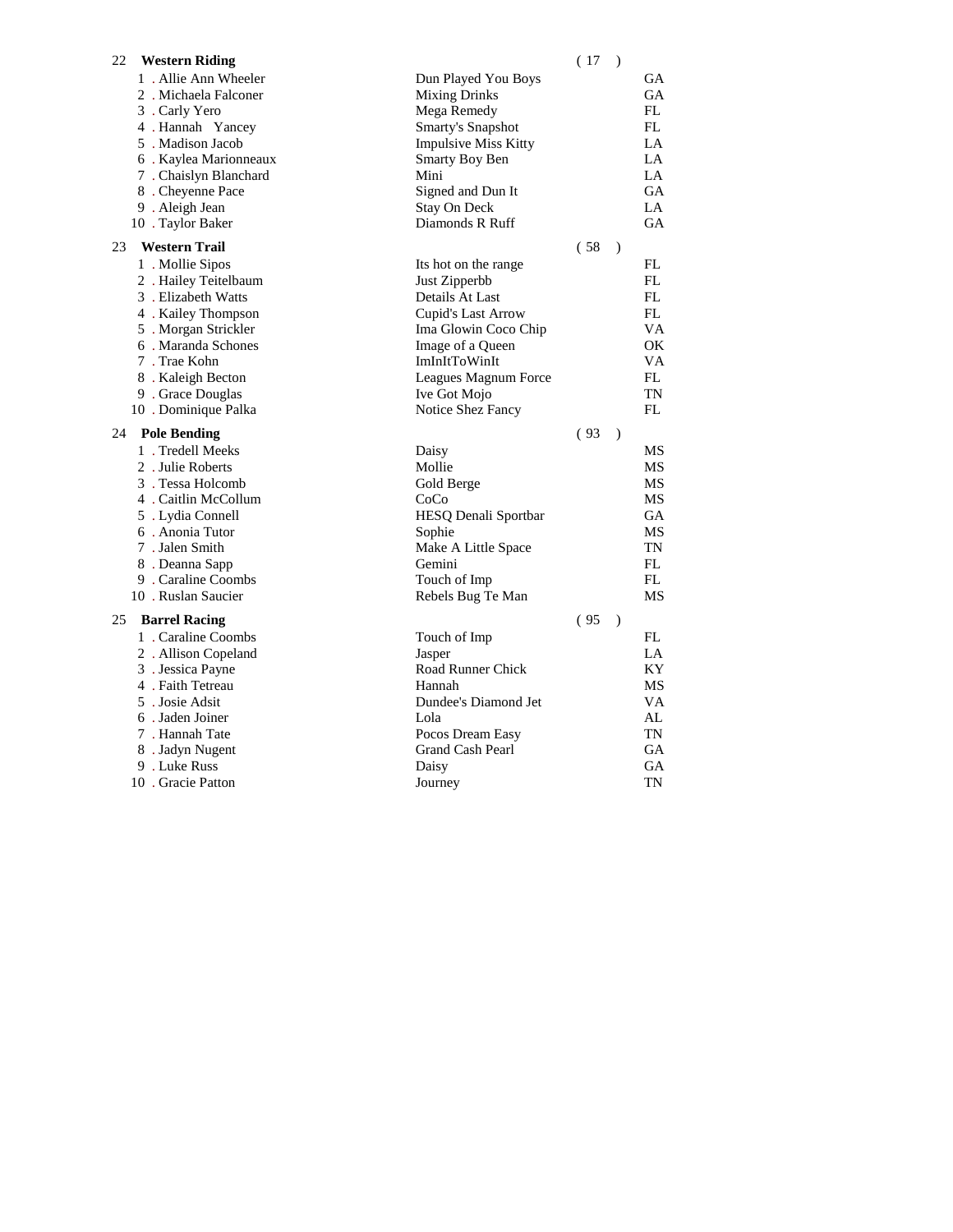| 26 | <b>Stake Race</b>                                 |                          | (89) | $\lambda$ |     |
|----|---------------------------------------------------|--------------------------|------|-----------|-----|
|    | 1. Savannah Caston                                | MW SMART LIL KITKAT      |      |           | SС  |
|    | 2. Allison Copeland                               | Jasper                   |      |           | LA  |
|    | 3. Tessa Holcomb                                  | Gold Berge               |      |           | MS  |
|    | 4. Mallory Hendrickson                            | Buttercup                |      |           | FL  |
|    | 5. Tredell Meeks                                  | Daisy                    |      |           | MS  |
|    | 6. Jaden Joiner                                   | Lola                     |      |           | AL  |
|    | 7. Jordan Sharp                                   | Hollywood Tough Guy      |      |           | LA  |
|    | 8. Julie Roberts                                  | Mollie                   |      |           | MS  |
|    | 9. Caitlin McCollum                               | CoCo                     |      |           | MS  |
|    | 10 . Toree Loper                                  | Callie                   |      |           | MS  |
|    |                                                   |                          |      |           |     |
| 27 | <b>Saddle Seat Pleasure</b>                       |                          | (3)  |           |     |
|    | 1. Savannah Conner                                | Joy's Auraces Promise    |      |           | GA  |
|    | 2. Derek Mulvaney                                 | Memories Made by Me      |      |           | FL. |
|    | 3. Anna Wilson                                    | Secret Agent Man         |      |           | GА  |
| 28 | <b>Saddle Seat Equitation</b>                     |                          | (3)  |           |     |
|    | 1. Savannah Conner                                | Joy's Auraces Promise    |      |           | GА  |
|    | 2. Derek Mulvaney                                 | Memories Made by Me      |      |           | FL  |
|    | 3. Anna Wilson                                    | Secret Agent Man         |      |           | GA  |
|    |                                                   |                          |      |           |     |
| 29 | <b>Gaited Pleasure (Walking Horse Type)</b>       |                          | (13) | $\lambda$ |     |
|    | 1. Cami Chamberlin                                | I'm USMC                 |      |           | TN  |
|    | 2. Molly Ralston                                  | A Daring Affair          |      |           | TN  |
|    | 3 . Taylor Prince                                 | She's Topsy Turvey       |      |           | VA  |
|    | 4. Adam Foisy                                     | Little Lady Bug          |      |           | VA  |
|    | 5. LeiLani Landon                                 | A Star By Design         |      |           | TN  |
|    | 6. Natalie Fahey                                  | Rocky's Champagne Jazz   |      |           | FL  |
|    | 7. Andrew Cashion                                 | Lucky Dollar             |      |           | TN  |
|    | 8. Emily Conti                                    | Toppers Beaucoup Delight |      |           | GA  |
|    | 9 . Carol Jane Martinek                           | <b>Steal Vengeance</b>   |      |           | MS  |
|    | 10 . Abigail Duthu                                | Rambler                  |      |           | MS  |
| 30 | <b>Gaited Pleasure (Racking Horse Type)</b>       |                          | (1)  |           |     |
|    | 1. Erika Logan                                    |                          |      |           | MS  |
|    |                                                   | Quarterback Buzz         |      |           |     |
| 31 | <b>Gaited Pleasure (Non-Walking/Racking Type)</b> |                          | (2)  |           |     |
|    | 1. Myah Kane                                      | McGuire's Misty Rain     |      |           | FL  |
|    | 2 . Laney McCormick                               | Hollywood Megabyte       |      |           | TN  |
| 32 | <b>Gaited Equitation</b>                          |                          | (16  | $\lambda$ |     |
|    | 1. Cami Chamberlin                                | I'm USMC                 |      |           | TN  |
|    | 2 . Molly Ralston                                 |                          |      |           | TN  |
|    |                                                   | A Daring Affair          |      |           |     |
|    | 3. Adam Foisy                                     | Little Lady Bug          |      |           | VA  |
|    | 4. Erika Logan                                    | Quarterback Buzz         |      |           | MS  |
|    | 5 . LeiLani Landon                                | A Star By Design         |      |           | TN  |
|    | 6. Andrew Cashion                                 | Lucky Dollar             |      |           | TN  |
|    | 7. Carol Jane Martinek                            | <b>Steal Vengeance</b>   |      |           | MS  |
|    | 8 . Laney McCormick                               | Hollywood Megabyte       |      |           | TN  |
|    | 9. Aubrey Peterman                                | Shamrock                 |      |           | GA  |
|    | 10 . Emily Conti                                  | Toppers Beaucoup Delight |      |           | GA  |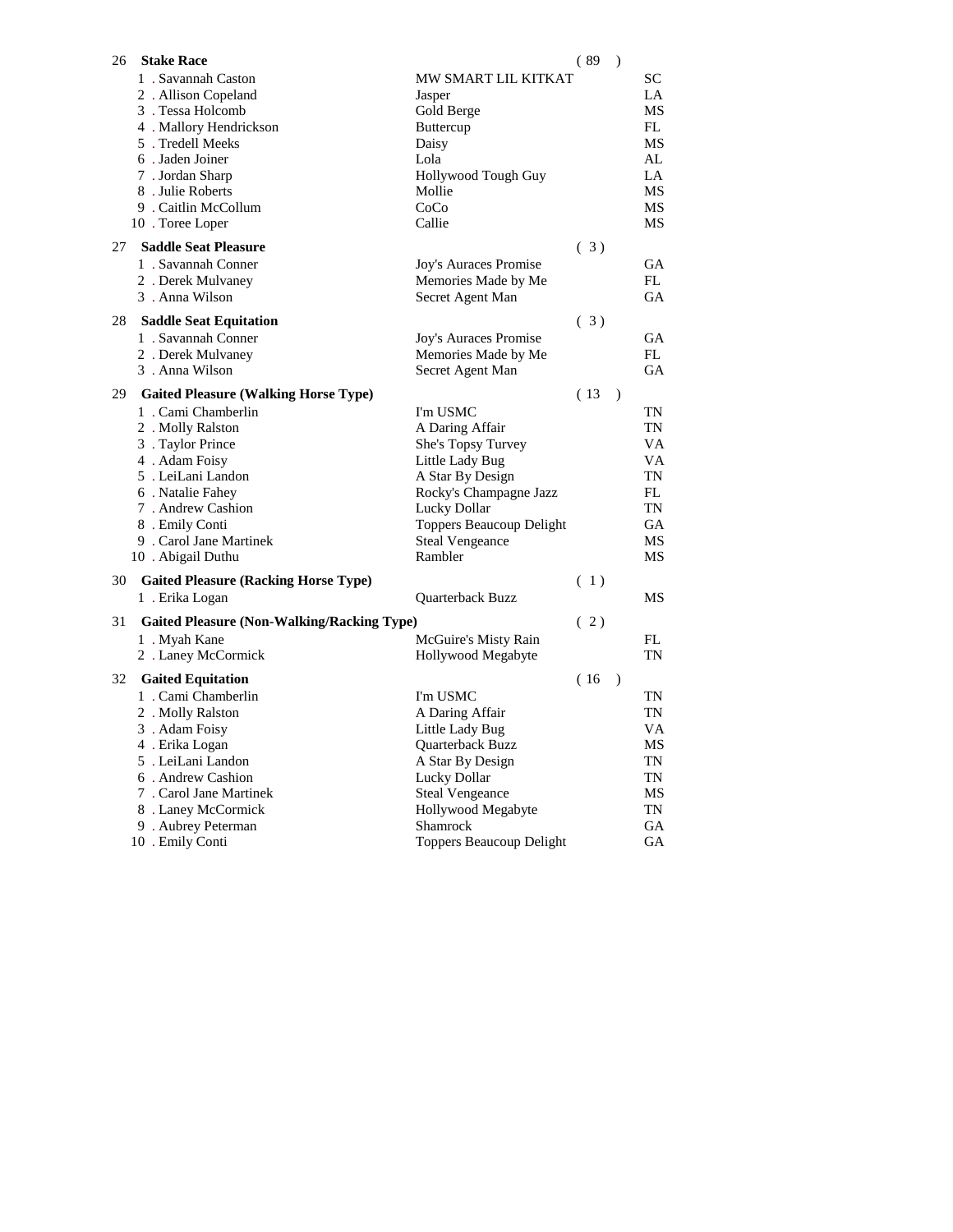| 1. Sarah Matejko<br>Perpetua NHF<br>NC.<br>2. Victoria Bratton<br>Hunter's Moon<br>GA<br>FL<br>3 . Jacquelyn Griffith<br>Bonjour<br>4 . Hannah Ford<br><b>Huckleberry Finn</b><br>NC.<br>5 . Hannah Williams<br><b>Play It Loud</b><br>NC.<br>GA<br>6. Morgan Spargo<br>Blacktop<br>7. Kacie Freeburg<br>Set Sail<br>FL<br>FL<br>A Blazing Hot Kiss<br>8 . Janie Tyree<br>FL<br>9. Lily York<br>Incounter<br>10 . Sarah Stanford<br>Triple Crown Romance<br>VA<br><b>Hunt Seat Equitation</b><br>(11)<br>34<br>$\rightarrow$<br>Set Sail<br>FL<br>1. Kacie Freeburg<br>Above the Clouds<br>VA<br>2. Marissa Jones<br>FL<br>3 . Paige Smith<br>Zimo<br>4. Marcelene Leverett<br>Kingsbury<br>GA<br>5 . Hannah Ford<br><b>Huckleberry Finn</b><br>NC.<br>6. Katherine Hiers<br>Expression<br><b>GA</b><br>7. Elyse Blevins<br>Mardi Gras<br>GА<br><b>GA</b><br>8. Morgan Spargo<br><b>Blacktop</b><br>9 . Rileigh Weiss<br>Two Kinds of Trouble<br>FL<br>NC.<br>10 . Addison Taylor<br>Miley Cyrus<br>35<br><b>Working Hunter</b><br>(60)<br>$\lambda$<br>1 . Reva Dandrow<br><b>Free N Easy</b><br>NC.<br>2. Savannah Layfield<br>Mini Cooper<br>GA<br><b>SC</b><br>3. Summer Campbell<br>Scotch on the Rocks<br>4. Katherine Hiers<br>Expression<br>GА<br>FL<br>5 . Paige Smith<br>Zimo<br>NC.<br>6. Hannah Williams<br><b>Play It Loud</b><br>Incounter<br>FL<br>7. Lily York<br>8. Morgan Spargo<br>Blacktop<br>GA<br>9. Avery Milikin<br>Just Keep Driving<br>GА<br>10 . Hannah Ford<br><b>NC</b><br><b>Huckleberry Finn</b><br><b>Equitation Over Fences</b><br>(59)<br>36<br>$\mathcal{L}$<br>1 . Paige Smith<br>Zimo<br>FL<br><b>NC</b><br>2. Hannah Ford<br>Huckleberry Finn<br>GA<br>Mardi Gras<br>3. Elyse Blevins<br>4 . Kacie Freeburg<br>Set Sail<br>FL<br>NC.<br>5 . Reva Dandrow<br><b>Free N Easy</b> |                       | (11)        | $\rightarrow$ |
|----------------------------------------------------------------------------------------------------------------------------------------------------------------------------------------------------------------------------------------------------------------------------------------------------------------------------------------------------------------------------------------------------------------------------------------------------------------------------------------------------------------------------------------------------------------------------------------------------------------------------------------------------------------------------------------------------------------------------------------------------------------------------------------------------------------------------------------------------------------------------------------------------------------------------------------------------------------------------------------------------------------------------------------------------------------------------------------------------------------------------------------------------------------------------------------------------------------------------------------------------------------------------------------------------------------------------------------------------------------------------------------------------------------------------------------------------------------------------------------------------------------------------------------------------------------------------------------------------------------------------------------------------------------------------------------------------------------------------------------------------------------------------------------------------------------------|-----------------------|-------------|---------------|
|                                                                                                                                                                                                                                                                                                                                                                                                                                                                                                                                                                                                                                                                                                                                                                                                                                                                                                                                                                                                                                                                                                                                                                                                                                                                                                                                                                                                                                                                                                                                                                                                                                                                                                                                                                                                                      |                       |             |               |
|                                                                                                                                                                                                                                                                                                                                                                                                                                                                                                                                                                                                                                                                                                                                                                                                                                                                                                                                                                                                                                                                                                                                                                                                                                                                                                                                                                                                                                                                                                                                                                                                                                                                                                                                                                                                                      |                       |             |               |
|                                                                                                                                                                                                                                                                                                                                                                                                                                                                                                                                                                                                                                                                                                                                                                                                                                                                                                                                                                                                                                                                                                                                                                                                                                                                                                                                                                                                                                                                                                                                                                                                                                                                                                                                                                                                                      |                       |             |               |
|                                                                                                                                                                                                                                                                                                                                                                                                                                                                                                                                                                                                                                                                                                                                                                                                                                                                                                                                                                                                                                                                                                                                                                                                                                                                                                                                                                                                                                                                                                                                                                                                                                                                                                                                                                                                                      |                       |             |               |
|                                                                                                                                                                                                                                                                                                                                                                                                                                                                                                                                                                                                                                                                                                                                                                                                                                                                                                                                                                                                                                                                                                                                                                                                                                                                                                                                                                                                                                                                                                                                                                                                                                                                                                                                                                                                                      |                       |             |               |
|                                                                                                                                                                                                                                                                                                                                                                                                                                                                                                                                                                                                                                                                                                                                                                                                                                                                                                                                                                                                                                                                                                                                                                                                                                                                                                                                                                                                                                                                                                                                                                                                                                                                                                                                                                                                                      |                       |             |               |
|                                                                                                                                                                                                                                                                                                                                                                                                                                                                                                                                                                                                                                                                                                                                                                                                                                                                                                                                                                                                                                                                                                                                                                                                                                                                                                                                                                                                                                                                                                                                                                                                                                                                                                                                                                                                                      |                       |             |               |
|                                                                                                                                                                                                                                                                                                                                                                                                                                                                                                                                                                                                                                                                                                                                                                                                                                                                                                                                                                                                                                                                                                                                                                                                                                                                                                                                                                                                                                                                                                                                                                                                                                                                                                                                                                                                                      |                       |             |               |
|                                                                                                                                                                                                                                                                                                                                                                                                                                                                                                                                                                                                                                                                                                                                                                                                                                                                                                                                                                                                                                                                                                                                                                                                                                                                                                                                                                                                                                                                                                                                                                                                                                                                                                                                                                                                                      |                       |             |               |
|                                                                                                                                                                                                                                                                                                                                                                                                                                                                                                                                                                                                                                                                                                                                                                                                                                                                                                                                                                                                                                                                                                                                                                                                                                                                                                                                                                                                                                                                                                                                                                                                                                                                                                                                                                                                                      |                       |             |               |
|                                                                                                                                                                                                                                                                                                                                                                                                                                                                                                                                                                                                                                                                                                                                                                                                                                                                                                                                                                                                                                                                                                                                                                                                                                                                                                                                                                                                                                                                                                                                                                                                                                                                                                                                                                                                                      |                       |             |               |
|                                                                                                                                                                                                                                                                                                                                                                                                                                                                                                                                                                                                                                                                                                                                                                                                                                                                                                                                                                                                                                                                                                                                                                                                                                                                                                                                                                                                                                                                                                                                                                                                                                                                                                                                                                                                                      |                       |             |               |
|                                                                                                                                                                                                                                                                                                                                                                                                                                                                                                                                                                                                                                                                                                                                                                                                                                                                                                                                                                                                                                                                                                                                                                                                                                                                                                                                                                                                                                                                                                                                                                                                                                                                                                                                                                                                                      |                       |             |               |
|                                                                                                                                                                                                                                                                                                                                                                                                                                                                                                                                                                                                                                                                                                                                                                                                                                                                                                                                                                                                                                                                                                                                                                                                                                                                                                                                                                                                                                                                                                                                                                                                                                                                                                                                                                                                                      |                       |             |               |
|                                                                                                                                                                                                                                                                                                                                                                                                                                                                                                                                                                                                                                                                                                                                                                                                                                                                                                                                                                                                                                                                                                                                                                                                                                                                                                                                                                                                                                                                                                                                                                                                                                                                                                                                                                                                                      |                       |             |               |
|                                                                                                                                                                                                                                                                                                                                                                                                                                                                                                                                                                                                                                                                                                                                                                                                                                                                                                                                                                                                                                                                                                                                                                                                                                                                                                                                                                                                                                                                                                                                                                                                                                                                                                                                                                                                                      |                       |             |               |
|                                                                                                                                                                                                                                                                                                                                                                                                                                                                                                                                                                                                                                                                                                                                                                                                                                                                                                                                                                                                                                                                                                                                                                                                                                                                                                                                                                                                                                                                                                                                                                                                                                                                                                                                                                                                                      |                       |             |               |
|                                                                                                                                                                                                                                                                                                                                                                                                                                                                                                                                                                                                                                                                                                                                                                                                                                                                                                                                                                                                                                                                                                                                                                                                                                                                                                                                                                                                                                                                                                                                                                                                                                                                                                                                                                                                                      |                       |             |               |
|                                                                                                                                                                                                                                                                                                                                                                                                                                                                                                                                                                                                                                                                                                                                                                                                                                                                                                                                                                                                                                                                                                                                                                                                                                                                                                                                                                                                                                                                                                                                                                                                                                                                                                                                                                                                                      |                       |             |               |
|                                                                                                                                                                                                                                                                                                                                                                                                                                                                                                                                                                                                                                                                                                                                                                                                                                                                                                                                                                                                                                                                                                                                                                                                                                                                                                                                                                                                                                                                                                                                                                                                                                                                                                                                                                                                                      |                       |             |               |
|                                                                                                                                                                                                                                                                                                                                                                                                                                                                                                                                                                                                                                                                                                                                                                                                                                                                                                                                                                                                                                                                                                                                                                                                                                                                                                                                                                                                                                                                                                                                                                                                                                                                                                                                                                                                                      |                       |             |               |
|                                                                                                                                                                                                                                                                                                                                                                                                                                                                                                                                                                                                                                                                                                                                                                                                                                                                                                                                                                                                                                                                                                                                                                                                                                                                                                                                                                                                                                                                                                                                                                                                                                                                                                                                                                                                                      |                       |             |               |
|                                                                                                                                                                                                                                                                                                                                                                                                                                                                                                                                                                                                                                                                                                                                                                                                                                                                                                                                                                                                                                                                                                                                                                                                                                                                                                                                                                                                                                                                                                                                                                                                                                                                                                                                                                                                                      |                       |             |               |
|                                                                                                                                                                                                                                                                                                                                                                                                                                                                                                                                                                                                                                                                                                                                                                                                                                                                                                                                                                                                                                                                                                                                                                                                                                                                                                                                                                                                                                                                                                                                                                                                                                                                                                                                                                                                                      |                       |             |               |
|                                                                                                                                                                                                                                                                                                                                                                                                                                                                                                                                                                                                                                                                                                                                                                                                                                                                                                                                                                                                                                                                                                                                                                                                                                                                                                                                                                                                                                                                                                                                                                                                                                                                                                                                                                                                                      |                       |             |               |
|                                                                                                                                                                                                                                                                                                                                                                                                                                                                                                                                                                                                                                                                                                                                                                                                                                                                                                                                                                                                                                                                                                                                                                                                                                                                                                                                                                                                                                                                                                                                                                                                                                                                                                                                                                                                                      |                       |             |               |
|                                                                                                                                                                                                                                                                                                                                                                                                                                                                                                                                                                                                                                                                                                                                                                                                                                                                                                                                                                                                                                                                                                                                                                                                                                                                                                                                                                                                                                                                                                                                                                                                                                                                                                                                                                                                                      |                       |             |               |
|                                                                                                                                                                                                                                                                                                                                                                                                                                                                                                                                                                                                                                                                                                                                                                                                                                                                                                                                                                                                                                                                                                                                                                                                                                                                                                                                                                                                                                                                                                                                                                                                                                                                                                                                                                                                                      |                       |             |               |
|                                                                                                                                                                                                                                                                                                                                                                                                                                                                                                                                                                                                                                                                                                                                                                                                                                                                                                                                                                                                                                                                                                                                                                                                                                                                                                                                                                                                                                                                                                                                                                                                                                                                                                                                                                                                                      |                       |             |               |
|                                                                                                                                                                                                                                                                                                                                                                                                                                                                                                                                                                                                                                                                                                                                                                                                                                                                                                                                                                                                                                                                                                                                                                                                                                                                                                                                                                                                                                                                                                                                                                                                                                                                                                                                                                                                                      |                       |             |               |
|                                                                                                                                                                                                                                                                                                                                                                                                                                                                                                                                                                                                                                                                                                                                                                                                                                                                                                                                                                                                                                                                                                                                                                                                                                                                                                                                                                                                                                                                                                                                                                                                                                                                                                                                                                                                                      |                       |             |               |
|                                                                                                                                                                                                                                                                                                                                                                                                                                                                                                                                                                                                                                                                                                                                                                                                                                                                                                                                                                                                                                                                                                                                                                                                                                                                                                                                                                                                                                                                                                                                                                                                                                                                                                                                                                                                                      |                       |             |               |
|                                                                                                                                                                                                                                                                                                                                                                                                                                                                                                                                                                                                                                                                                                                                                                                                                                                                                                                                                                                                                                                                                                                                                                                                                                                                                                                                                                                                                                                                                                                                                                                                                                                                                                                                                                                                                      |                       |             |               |
|                                                                                                                                                                                                                                                                                                                                                                                                                                                                                                                                                                                                                                                                                                                                                                                                                                                                                                                                                                                                                                                                                                                                                                                                                                                                                                                                                                                                                                                                                                                                                                                                                                                                                                                                                                                                                      |                       |             |               |
|                                                                                                                                                                                                                                                                                                                                                                                                                                                                                                                                                                                                                                                                                                                                                                                                                                                                                                                                                                                                                                                                                                                                                                                                                                                                                                                                                                                                                                                                                                                                                                                                                                                                                                                                                                                                                      |                       |             |               |
|                                                                                                                                                                                                                                                                                                                                                                                                                                                                                                                                                                                                                                                                                                                                                                                                                                                                                                                                                                                                                                                                                                                                                                                                                                                                                                                                                                                                                                                                                                                                                                                                                                                                                                                                                                                                                      |                       |             |               |
|                                                                                                                                                                                                                                                                                                                                                                                                                                                                                                                                                                                                                                                                                                                                                                                                                                                                                                                                                                                                                                                                                                                                                                                                                                                                                                                                                                                                                                                                                                                                                                                                                                                                                                                                                                                                                      |                       |             |               |
|                                                                                                                                                                                                                                                                                                                                                                                                                                                                                                                                                                                                                                                                                                                                                                                                                                                                                                                                                                                                                                                                                                                                                                                                                                                                                                                                                                                                                                                                                                                                                                                                                                                                                                                                                                                                                      |                       |             |               |
|                                                                                                                                                                                                                                                                                                                                                                                                                                                                                                                                                                                                                                                                                                                                                                                                                                                                                                                                                                                                                                                                                                                                                                                                                                                                                                                                                                                                                                                                                                                                                                                                                                                                                                                                                                                                                      |                       |             |               |
|                                                                                                                                                                                                                                                                                                                                                                                                                                                                                                                                                                                                                                                                                                                                                                                                                                                                                                                                                                                                                                                                                                                                                                                                                                                                                                                                                                                                                                                                                                                                                                                                                                                                                                                                                                                                                      |                       |             |               |
|                                                                                                                                                                                                                                                                                                                                                                                                                                                                                                                                                                                                                                                                                                                                                                                                                                                                                                                                                                                                                                                                                                                                                                                                                                                                                                                                                                                                                                                                                                                                                                                                                                                                                                                                                                                                                      | 6. Lily York          | Incounter   | FL            |
|                                                                                                                                                                                                                                                                                                                                                                                                                                                                                                                                                                                                                                                                                                                                                                                                                                                                                                                                                                                                                                                                                                                                                                                                                                                                                                                                                                                                                                                                                                                                                                                                                                                                                                                                                                                                                      | 7 . Savannah Layfield | Mini Cooper | GA            |
| <b>GA</b><br>8. Morgan Spargo<br><b>Blacktop</b>                                                                                                                                                                                                                                                                                                                                                                                                                                                                                                                                                                                                                                                                                                                                                                                                                                                                                                                                                                                                                                                                                                                                                                                                                                                                                                                                                                                                                                                                                                                                                                                                                                                                                                                                                                     |                       |             |               |
|                                                                                                                                                                                                                                                                                                                                                                                                                                                                                                                                                                                                                                                                                                                                                                                                                                                                                                                                                                                                                                                                                                                                                                                                                                                                                                                                                                                                                                                                                                                                                                                                                                                                                                                                                                                                                      |                       |             |               |
|                                                                                                                                                                                                                                                                                                                                                                                                                                                                                                                                                                                                                                                                                                                                                                                                                                                                                                                                                                                                                                                                                                                                                                                                                                                                                                                                                                                                                                                                                                                                                                                                                                                                                                                                                                                                                      |                       |             |               |
| 9 . Victoria Bratton<br>GA<br>Hunter's Moon                                                                                                                                                                                                                                                                                                                                                                                                                                                                                                                                                                                                                                                                                                                                                                                                                                                                                                                                                                                                                                                                                                                                                                                                                                                                                                                                                                                                                                                                                                                                                                                                                                                                                                                                                                          |                       |             |               |